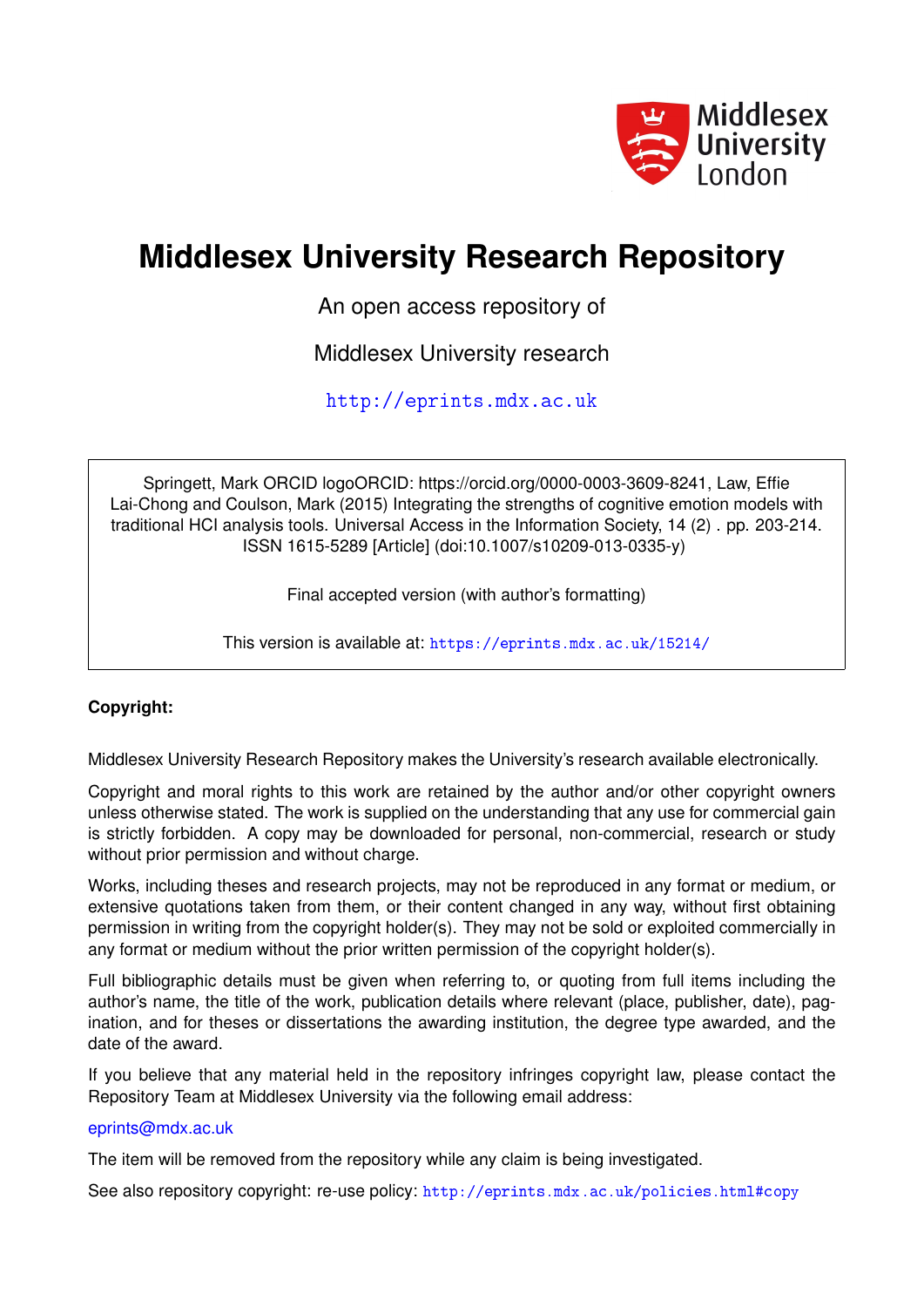# **Integrating the Strengths of Cognitive Emotion Models with Traditional HCI Interaction Analysis Tools**

**Mark Springett** Faculty of Science and Technology Middlesex University, UK [m.springett@mdx.ac.uk](mailto:m.springett@mdx.ac.uk)

**Effie Lai-Chong Law** Department of Computer Science University of Leicester, UK elaw@mcs.le.ac.uk

**Mark Coulson** Department of Psychology Middlesex University, UK m.coulson@mdx.ac.uk

#### **ABSTRACT**

This paper reports an attempt to integrate key concepts from cognitive models of emotion, to cognitive models of interaction established in HCI literature. The aim is to transfer the strengths of interaction models to analysis of affect-critical systems in games, e-commerce, and education, thereby increasing their usefulness in these systems where affect is increasingly recognized as a key success factor. Concepts from Scherer's Appraisal model and Stimulation evaluation checks, along with a framework of emotion contexts proposed by Coulson (2004) are integrated into the cycle of display-based action proposed by Norman (1988). Norman's Action Cycle has commonly been applied as an interaction analysis tool in the field of HCI. In wake of the recent shift of emphasis to user experience (UX), the cognition-based Action Cycle is deemed inadequate to explicate affective experiences such as happiness, joy and surprise. Models based on Appraisal theories, focusing on cognitive accounts of emotion, are more relevant to understanding the causes and effects of feelings arising from interacting with digital artefacts. We explore the compatibility between these two genres of model, and future development of integrated analysis tools.

#### **Keywords**

Cognition; Emotion; Appraisal; Action; Design; User experience; Withdrawal

#### **1. INTRODUCTION**

This paper reports work towards integrating models of emotional factors from the psychology literature with applied models of cognition used in HCI design and evaluation. In particular it analyses the compatibility between cognitive accounts of emotion emerging from, among others, the work of Scherer (2002), Ortony et al (1988), Coulson (2004), and established approaches, particularly Norman's (1988) model of display-based action, used to understand goal-based cognition in interaction and formative evaluation of usability factors, characterising reactions to interaction events, their causes and their effects.

The motivation for this work is to find useful theoretical tools that accommodate both analysis of traditional usability concerns such as comprehensibility of feature cues and feedback, and what are typically referred to as 'experience' factors, where an affective response emanates

from encounters with technology. The intention is to better explain the relationship between usability and user experience factors in design, and provide for integrated analysis of these factors. We identify games, education, and e-commerce as areas in which traditional interaction models for analysis of usability remain relevant, but for which affective factors are equally critical. The integration of insights from emotion models strengthens the applicability of interaction models in these sectors.

User experience research does not yet provide fine-grained diagnostic tools capable of pinpointing and understanding elements of designed systems that may undermine positive user experience. Typically UX evaluation tends to deal with overall reactions to the interactive experience. More fine-grained analysis may give designers a better insight for design iteration where a feature or an interaction event has had a pivotal effect on user experience or behaviour. In turn this may help designers refine systems at the feature level, and repair what can be termed 'UX bugs' at the interface.

Few methods currently exist that support a cognitive account of the emotion through analysis of interactive sequences. Van Schaik and Ling (2012) argue that some stages of Norman's action cycle could be mapped to preconditions for flow, a psychological concept posited by Csikszentmihalyi (1990); for instance, mapping gulf of evaluation onto feedback and gulf of executive onto challenge/skill balance. Such mappings are typically evaluated with self-reported questionnaires. Other approaches try to trace critical incidents by measuring physiological changes in subjects through heart monitors and galvanic skin monitors. However, these provide no more than markers showing where something (in the design or otherwise) affected interaction. Our work aims to provide a framework for analysing interaction, and linking observed (critical) incidents with antecedents and consequences, to understand truly the role of affect in user reactions to systems. It works on the assumption that a finegrained causal account of design features' influence on users is required to inform iterative design for optimised user experience.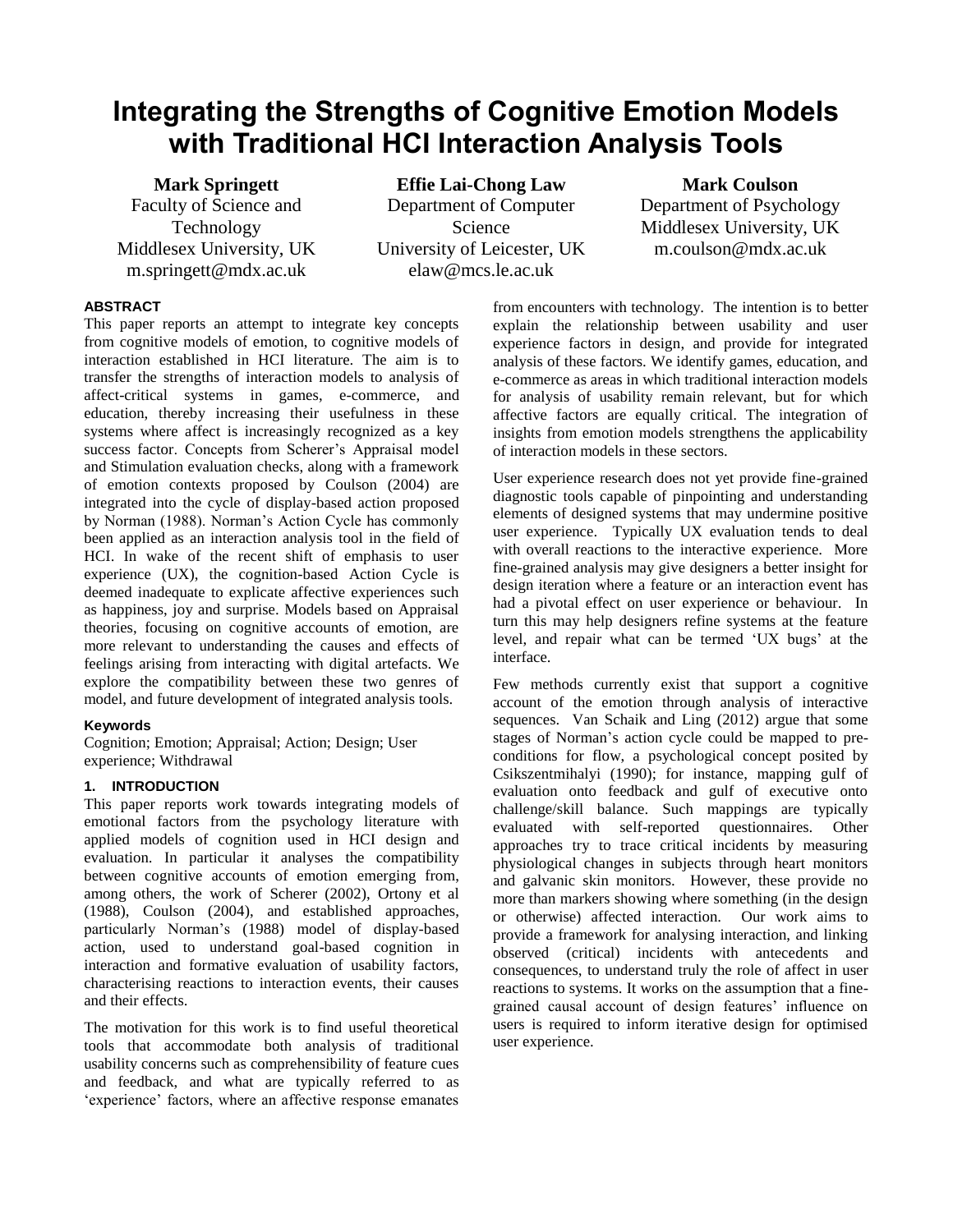#### **2. COMPLEMENTARITY BETWEEN TWO GENRES OF MODELS ON COGNITION AND EMOTION**

The exercise reported here is the exploratory integration of cognitive accounts of emotion with theoretical and practical tools for analysing cognition during interaction. The two genres of model have complementary strengths that can usefully be integrated to produce effective user experience evaluation tools. To explain this notion we look in turn at the strengths of each genre.

#### **2.1 Strengths of HCI Interaction Models**

A key strength of interaction models such as the one described in Norman (1988) is that they facilitate an analysis of causal relationships when applied to interaction events, providing a baseline for understanding antecedents and consequences of system appearance and behaviour. In usability evaluation this contextualises the influence both of prior dispositions (user state of knowledge, background, expertise level, etc) as tributaries of user behaviour. It also facilitates the investigation of problem genotypes (root causes of user problems) emanating from error phenotypes (overt symptoms of a problem detected during interaction). The expression of user and system actions as a connected sequence provides a dynamic mechanism for this. Existing models in the literature add accounts of key catalytic elements in this process. These include accounts of the nature of user mental processing, levels of expertise and experience and the knowledge resources recruited during interaction. Critically, this includes internal and external resources. A prima facie match between the projects of understanding instrumental usability factors in evaluations and affective episodes at the interface lies in this synthesis of internal and external factors (e.g. Blandford et al 2008). Just as usability problems can frequently be explained with reference to mismatches between the external (the image and behaviour of the machine) and the internal (the users cognitive) resources, a cognitive account of positively and, more critically, negatively valenced encounters can be understood in terms of a similar synthesis of the internal and the external.

#### **2.2 Appraisal Theories of Emotion**

There are two key elements of the class of emotion theories known as appraisal theories. One is that they reject the conventional taxonomy of distinct emotional states (Ortony et al 1988). Natural language tends to embed a naive theory of emotion as falling into distinct categories represented by linguistic tokens such as happy or angry. These are seen as being of little use in understanding the underlying causes and effects of emotion (see Boehner et al 2007). The second element is the general belief that the emergent process, the genesis and consequences of emotional experiences are of interest, rather than the qualitative, experienced episode. Emotion is modelled in terms of contextual factors that determine action. The genesis, expression and time-course of emotion arise from a multiplicity of factors or contexts (Coulson 2004). We argue that useful accounts of experience in human computer

interaction are more a matter of understanding the concept of appraisal than the nature of emotion experience. It is accepted that emotion is felt, experienced and expressed by the individual. These feelings are the result of a complex series of appraisals which are not necessarily conscious (and indeed are more often rapid and unconscious), and it is these appraisals which are the prime drivers of behaviour. While certain patterns of appraisal may give rise to states we might label 'happy' or 'angry', these labels do not in themselves provide any useful degree of explanatory or predictive power. This is a key consideration when applied to some phenomena of interest in UX research, e.g. a sudden event in a video game for emergency response training to an accumulation of 'concerning' events in a social network encounter. In the former case the sudden onset produces a quick and compelling emotional reaction. By contrast, weakening trust in the identity and integrity of a chat room correspondent could emanate from gradual accumulation of appraisals. Both states might be accurately identified as 'fear' by the user, but the causal factors and adaptive behaviours are quite distinct. While 'fear' might broadly suggest a 'fight or flight' response, an analysis of the underlying appraisals crucially determines *which* behavioural outcome is adaptive.

#### **3. OVERVIEW OF NORMAN'S AND SCHERER'S MODELS**

The aforementioned two genres of model are exemplified by Norman's (1988) action cycle (a.k.a. "model of action" or "seven stages of action") and Scherer's (2001) multilevel sequential check model. Both models have frequently been cited in the field of HCI and in the psychological research on emotion, respectively. In the following subsections, we present an overview of the key concepts of the two models.

#### **3.1 Norman's Model of Action**

In Norman's original model execution has three phases, goal generation, intention forming and translation into a sequence of actions (Figure 1; Norman 1988). The forming of an intention implies generating expectancy of the features that will be encountered. This is characterised as a matching process between internal representations and interface features. These include container metaphors and individual feature representations. A visual scan takes place involving a search for the best match between interface features and the user's goals (Howes & Payne, 1990). The three stages of execution are: perceiving and understanding the state of the world, comparing the state of the world to the intention, and assessing progress towards a goal.

The use of the action cycle as a tool for identifying and characterising usability bugs is established in HCI literature (e.g. Hartson et al., 1999; Springett, 1998). Typical usability problem phenotypes are associated with individual phases in execution specification, physical performance of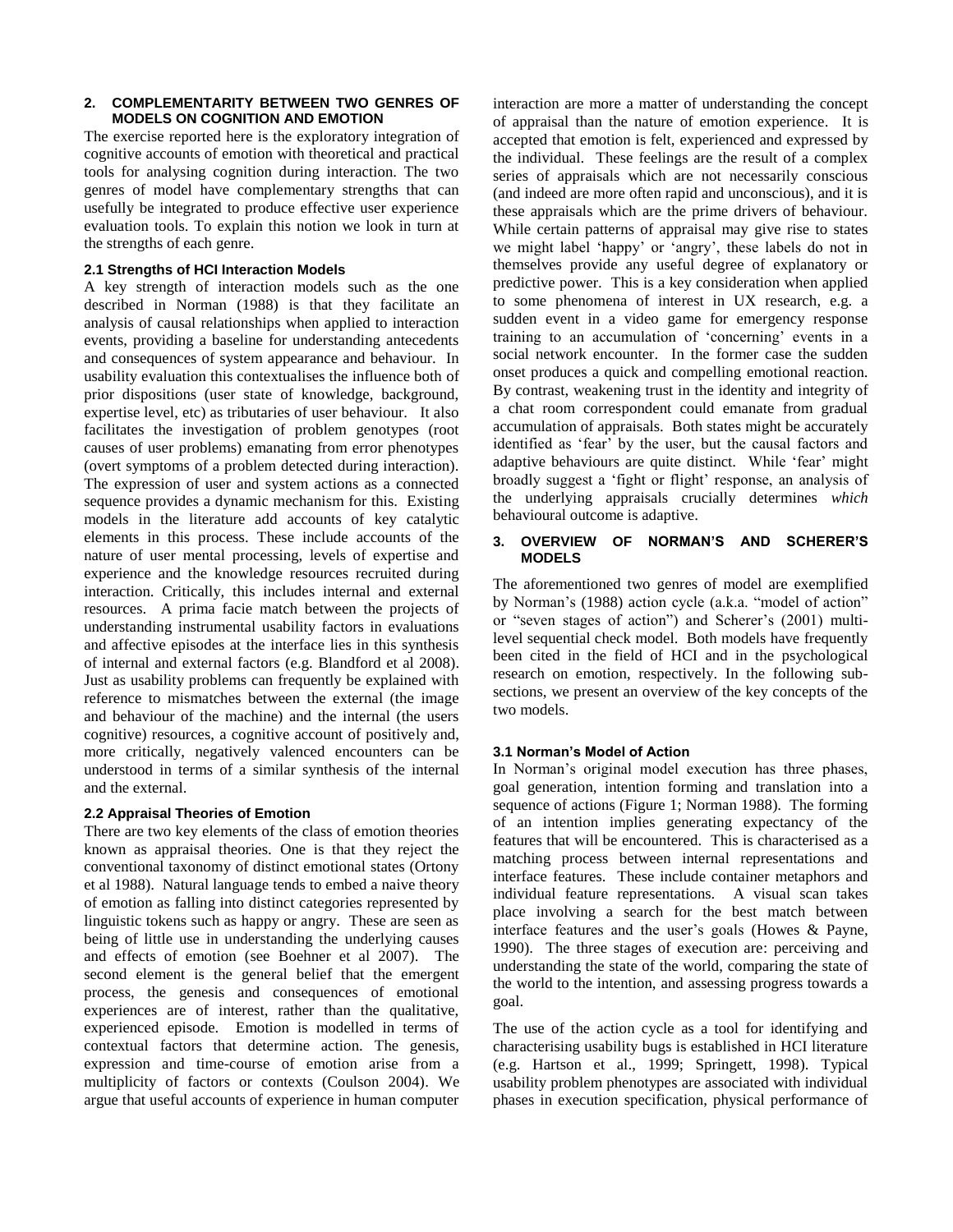action, and evaluation. As such these serve as key staples in establishing the 'story' of a critical incident. The establishing of links between phenotype and genotype (root causes), or the tracing of 'critical threads', is key to gaining a deep understanding of usability problems. This trace of critical threads is central to error analysis both in contrived evaluation studies (e.g. think-aloud protocols) and in error studies in the field.

Where a system is 'affect-critical' the cycle of action described by Norman (1988) can be seen as a legitimate, but incomplete account of cognition. The account of 'mental actions' has been used in accounts of HCI usability for several types of system. However, it requires a richer explanation of how the mechanics of goal-directed cognition combine with affective reactions to interface phenomena and events.

Events in the context of this analysis could be events occurring as system feedback in response to user action and interface events that isn't directly a response to user action. An event can also be an appraisal as a result of the user scanning a visual image. Therefore we can think of appraisals as occurring at key points in this cycle, including visual scanning in early stages of the execution phase.



**Figure 1: Norman's action cycle (1988)**

#### **3.2 Scherer's Multi-level Sequential Check Model**

Scherer (1984) proposes a taxonomy of ways in which individuals appraise information and events. These are:

*Novelty check*: This is a check to see if the external or internal environment has changed. Internal change could be a triggered memory for a future event (e.g. an appointment). External change may include a match between expectations of system behaviour and new system behaviour.

*Intrinsic pleasantness check*: This classifies an ongoing event as positive or negative, determining approach behaviour or withdrawal/avoidance.

*Goal conduciveness*: This is composed of evaluations of relevance, expectation, conduciveness and urgency. Assessment of relevance relates to the selection of features in action execution, and match to goals in the evaluation phase of Norman's model. Expectation and conduciveness equally seem to express the phases of interpreting and matching to goals expressed in Norman's model.

*Coping potential*: This evaluates causality, the level of control the individual has over its consequences, and the ability to adapt to cope with it.

*Norm/self compatibility check*: This involves normative judgments about the event. This may be a match between an internal standard (i.e. personal internalized value) and a norm (i.e. external socially negotiated standard). In eservice use for example it may be a comparison of system design of behaviour to expectations of service or quality of design. It also has a socio-cultural dimension where the norms of others and accepted cultural norms are brought to bear.



**Primary Appraisal Processes Secondary Appraisal Processes** 

**Figure 2: Overview of Scherer's Appraisal Model**

#### **4. TRANSFERRING THE MODELS**

In this section we describe first the inherent inadequacy of Norman's model of action for explicating the emotional aspect of interaction. We then explain how this weakness can be addressed by integrating appraisal theories of emotion into the original model. Figure 3 depicts a simplified view of the attempted integration and transfer.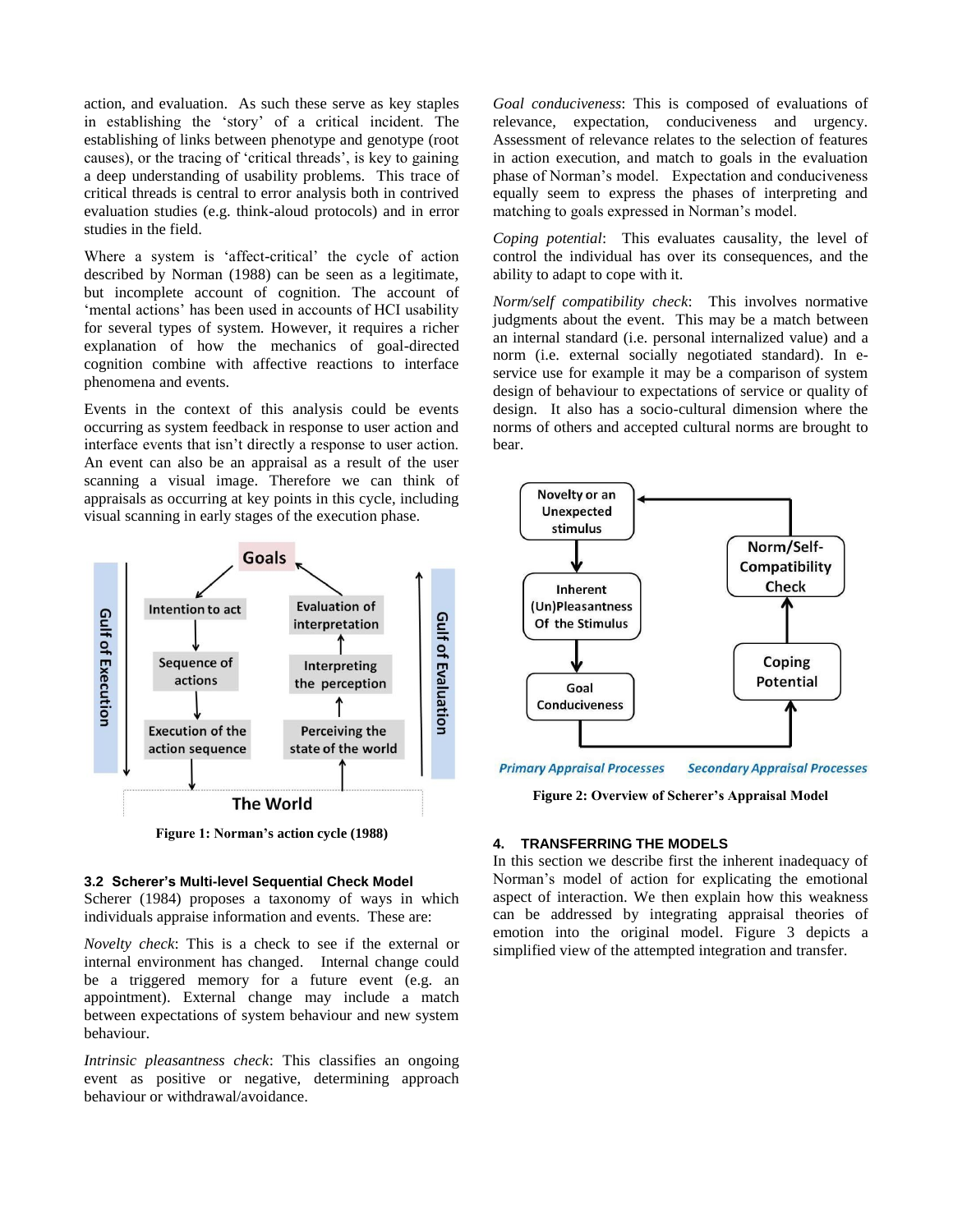

**Figure 3: An overview of model integration and transfer**

#### **4.1 Missing UX Elements in Norman's Model of Action**

The transfer goal is to modify Norman's theory of action (Figure 2) in a way that retains its power in interpreting evaluation data but also makes it fit for purpose in analysing affect-critical systems, such as games and education systems. These are systems in which affective factors such as aesthetics, experience (e.g. feeling competent when advancing to a new level of a game) and motivation (e.g. stimulation to learn) are intertwined with usability and the cognitive information processing expressed in traditional models. Norman's action cycle describes goal-directed action, but conspicuously isolates cognitive processing from affective factors. The motivation for user action is assumed to be persistent. Our belief is that this approach can be applied to systems in which users engage in goal-directed action, but where positive/negative emotional reactions may have a decisive effect on behaviour.

Many systems are designed for strongly goal-directed interaction. In gaming the nature of action is goal-directed, even if the motivation for using the system is recreational. In serious games the game-goals are coupled with other goals such as learning or training. Systems such as business to customer websites support goal-directed action and the satisfaction of instrumental goals. Therefore a theoretical construct facilitating analysis of goals, sub-goals and decision-making provides for insightful analysis of interaction. However, in these and many other systems affective factors (e.g. attractiveness/dullness, un/pleasantness) may have a critical influence on user decision-making and behaviour. For instance, if a player is captivated by the game narrative (i.e. enchantment; McCarthy et al., 2006) this motivates them to tackle challenges in a game quest perceived as cognitive demanding in order to move to the next level (i.e. the goal). Therefore our aim is to provide an enriched model that combines the strengths of Norman but is also able to account for the influence of affect. An enriched model is intended to facilitate an integrated understanding of cognitive processing and affect when applied in these sectors.

#### **4.2 Injecting Emotion into the Action Cycle**

The process of transfer of action models to sectors such as gaming involves importing constructs from accounts of emotion into the cycle of action. The most suitable accounts are from appraisal theories of emotion. In appraisal theories emotions are characterised as reactions to events in which assessment of stimulus or evaluation checks such as coping potential, and intrinsic pleasantness are combined with assessment of goal/need significance. The assessment of goal/need significance seems to have a significant overlap with accounts of matching system state changes to goals in Norman's Theory of Action. Norman's theory describes a series of critical points within the cycle, such as an initial translation of intentions into a sequence of actions, and perceptions and analysis of feedback. These can also be interpreted as points at which appraisals occur. This increases the applicability of the Appraisal Model to interpretation of user behaviour (e.g. in think-aloud protocols) where a negative emotional reaction may be traced to the behaviour of features, interface tokens such as feature labels or reactions to system feedback. The integration of concepts referring to the influence of felt states and normative judgments can further enrich such analyses, as it provides a language for analysing these concepts in the context of interaction sequences.

Intrinsic pleasantness or unpleasantness has relevance to decision-making on motivation to continue with an interactive session, and is potentially key to acceptance or rejection of the product. Coping potential also has a link to perceptions of the interface, and to situations within interaction in which key decisions are made. This could manifest as a reluctance to engage in reactive planning and repair behaviour, avoidance of certain features, or a risk assessment resulting in reluctance to trust a third party (e.g. an e-commerce provider). Similarly, the 'Norm/self compatibility check' refers to a process in which normative judgments impact on user responses and choices (Figure 3).

#### **4.3 A Reinterpretation Of The Basic Model Of Action**

Below we revisit key phases in Norman's model of action, adding concepts referred to in the theories considered above.

*Goal formation*: Goal formation implies the generation of satisfaction criteria. These could be criteria such as safety/security that are not explicitly part of the task model.

*Intention Forming*: Implicitly involves expectations of system features and behaviour.

*Scan matching feature/operation* (Appraise image): The scan of the interface to find features must simultaneously imply appraisals that assess match with expectations, opportunities for action, and also assessment of ''attractive/dull' and other terms often referred to in UX taxonomy. Positive valence emanates from detection of such positive qualities and negative from those suggesting boredom, disturbance or disappointment. The former is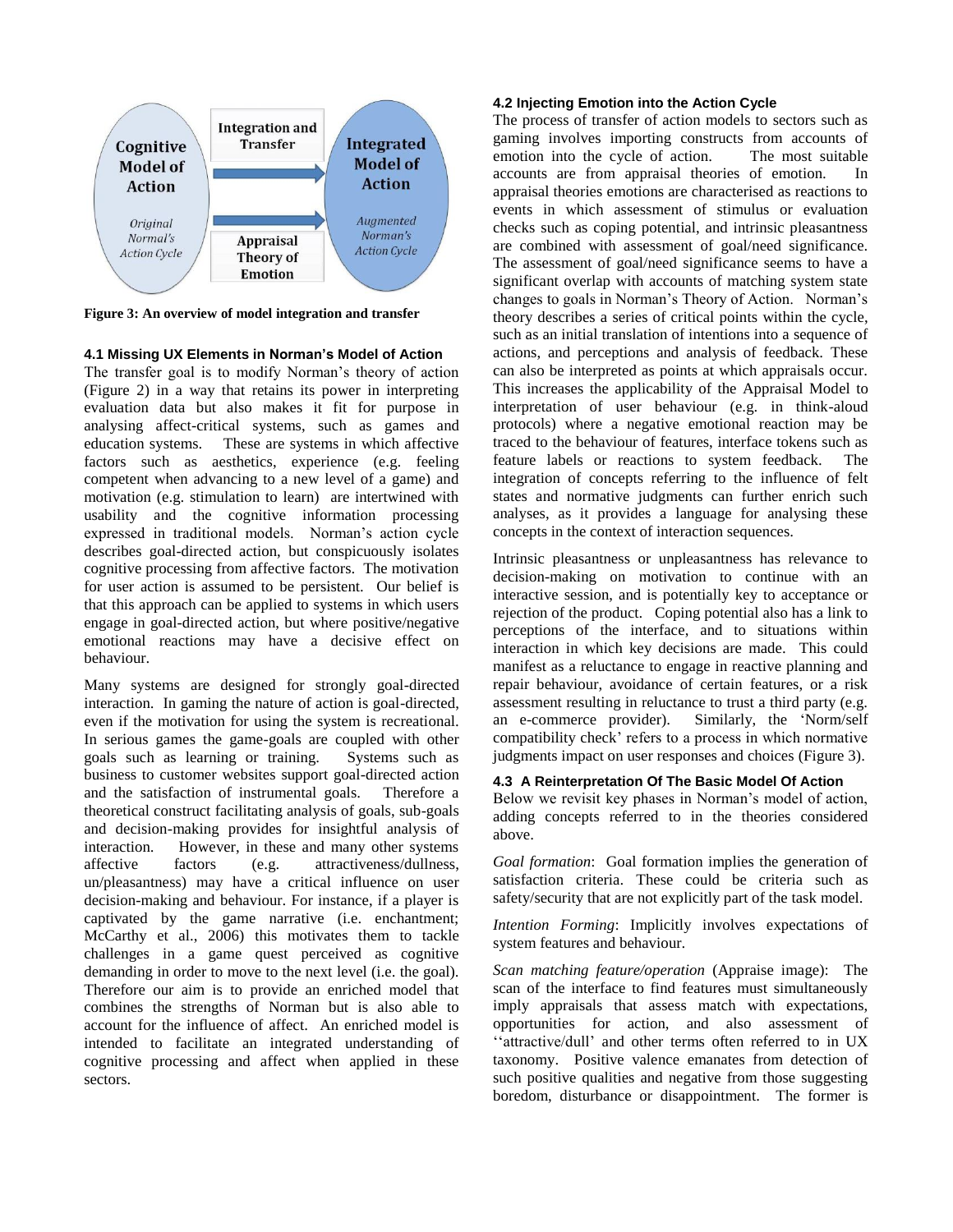likely to reinforce **approach** behaviour the latter **withdrawal**, depending on the strength. A slight concern that the system image is not conveying excitement, reliability or stimulation may not itself be sufficient to cause withdrawal, but may be an input into appraisal of future events.

*Perceive feedback/ primary appraisal*: At this level of immediacy, primal cognitive functions are likely to be most influential, whether a sudden and high impact evaluation (e.g. a shock reaction such as a loud noise) or a low impact evaluation (e.g. a transient awkwardness on completing a manipulation).

*Understand/interpret/appraise change*: Assessment and appraisal of the event is linked to Norman's concept of understanding and interpreting feedback from the system as a result of user action. Again there may be affect with significant force that causes withdrawal (perhaps abandonment) or simply a re-evaluation of approach and the necessary conditions for continued action.

*Match to current/overall goals*: In strict terms the satisfaction of a goal is the completion of a recognised sequence of task-steps. However, if experience factors are an additional feature of this account, then it can be argued that this extends to a wider consideration of the overall conditions for proceeding with goal-directed action. From the 'pure' usability standpoint goals may be supported, as progress towards them is satisfactorily supported through action cures and feedback. However, appraisals potentially lead to re-evaluation of user motivation and acceptance of the system. If a sequence of appraisals, for example, has the effect of reducing trust in the system and those perceived as being personified by it, the likelihood of withdrawal increases. It may also lead to reappraisals of goal/need states and compatibility checks, resulting in, for example, feelings about the usefulness of the system, or its suitability.



**Figure 4: Integrated models of Norman's action cycle and Scherer's appraisal model Note: Some appraisals have a relatively high impact and others have a more slow-burning one; the dash line indicates the propagating effect of appraisals, which can be immediate or delayed.**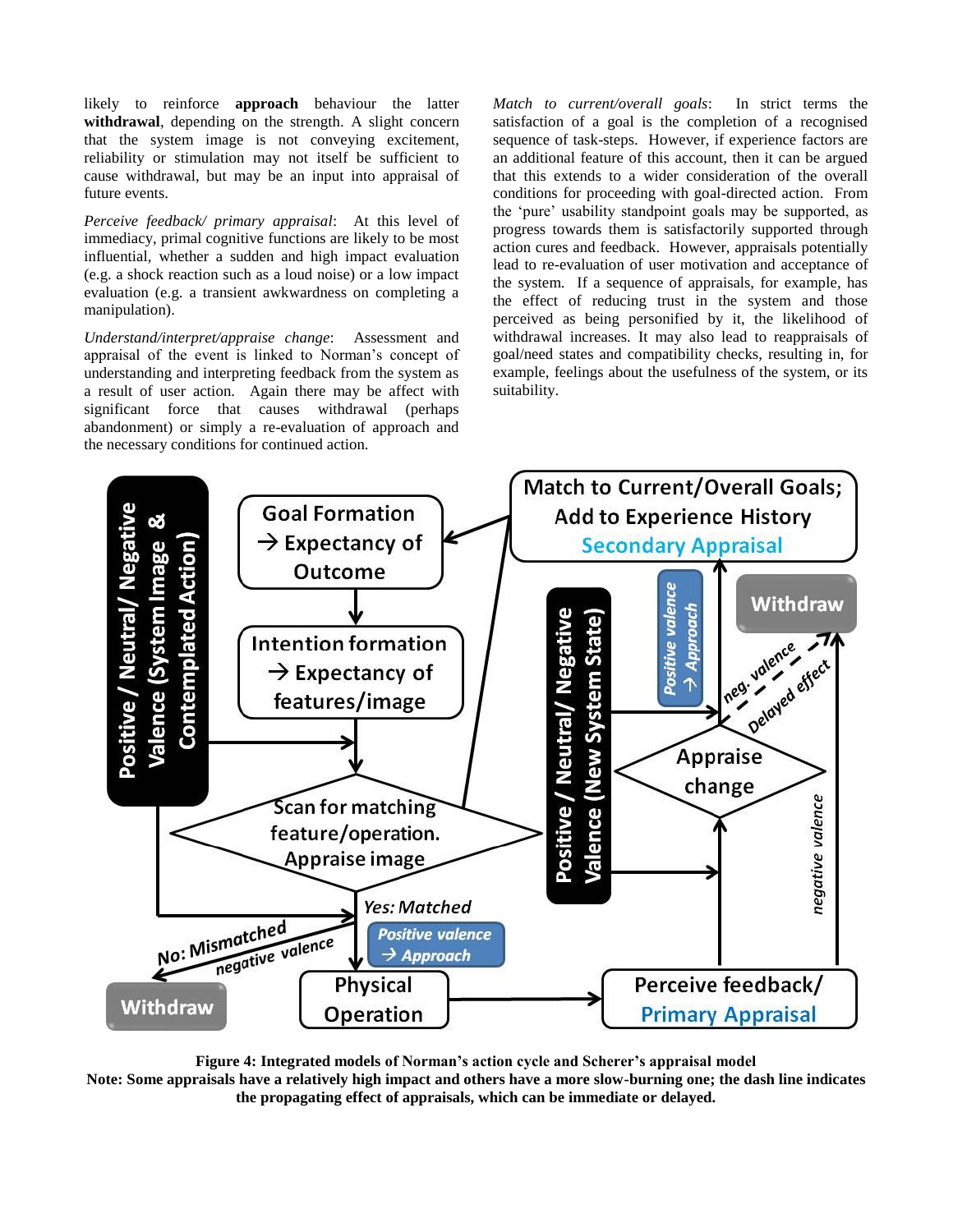#### **4.4 Application of the Integrated Action Model to Understanding UX Problems**

In this subsection we explore the possibility of including the cultural dimension into the integrated action model depicted in Figure 4. Specifically, we argue that it can be augmented by Coulson's (2004) framework on emotion and evaluate its relevance for understanding UX problems.

The character and dynamics of the UX problem differs dependent on how affect is generated, how actual and perceived participants are involved and the context of interaction. The model described in Figure 4 can be interpreted as involving a variety of personal, interpersonal, cultural and physical nuances dependent on the specific aspects of the UX design problem under consideration. These aspects can usefully be described in terms of a contextual framework, to emphasise the specific character of particular UX problems.

Coulson (2004) proposes a six-context framework for describing emotion. The intention is to characterize emotional episodes in terms of cause, effect and relevant conceptual entities. Our interpretation of these as applied in UX problems is listed below. We also propose an additional seventh context, the 'cultural context'. Culture and language are seen as having a significant bearing on individual responses to events. Social norms are culturally situated and embedded in language. A personal experience of the violation of norms and expectations can be understood only with respect to the patterns of cultural interpretation that give social actions meaning (Boehner et al 2007).

- *Event*: Distinct from 'stimulus' possibly resulting from several stimuli, such as system feedback, nonuser initiated state-changes, or non-immediate internal events in reaction to a computer-mediated *encounter*.
- *Agent*: The individual to whom the event has happened; i.e. 'user' (personality, goals, location etc).
- *Interpersonal*: Who else is involved: Perceptions of other agents: e.g. other game players, e-commerce providers, remote presence in co-operative systems or a virtual or 'assumed' presence.
- *Topographical*: Where it takes place, including virtual environments, ubiquitous environments, the desktop etc and the parameters thereby imposed.
- *Historical*: What has gone before/may come after: The dynamic nature of emotion, event persistence, antecedents and consequences of affective episodes, a record of previous instances of an event, including the likely success of possible courses of actions (e.g. repair action strategies).
- *Embodied*: Physical limitations and the scope of possible responses (e.g. the means to respond or

express reaction afforded by the system and the individual's physicality).

 *Cultural*: This is related to but extends beyond the interpersonal context. It refers to the cultural norms and norms embedded in linguistic conventions by which the individual interprets an event.

Events are specifically a user's representation of external or internal stimuli. This may be simply may be a system's reaction to an input (perception of feedback in Norman's model), an intervention from another agent (perhaps directly in a virtual reality (VR) game), or may be a response to perceptions of static images (impacting on the execution phase). This is particularly relevant for This is particularly relevant for understanding user behaviour in response to new systems in early interaction. For example, the immediate reaction users give to web home pages (sometimes referred to as the blink test) is a rapid reaction to an image, thought to be around 3-4 seconds. This is thought to determine whether the user will approach or withdraw. Nielsen (1993) speculates that users will decide in around 10 seconds whether or not they can proceed with interaction on a site. The former case seems to be characterized as a primary appraisal of characteristics such as warmth, or friendliness that reflect affect, whereas the 10 second rule reflects more pragmatic appraisal of likely success using the site. The latter therefore reflects the historical context in which the presented image stimulates an internal event in the user whereby the user uses their internal awareness of previous responses and the likelihood of success.

The criticality of the user's appraisal of initial encounters with the homepage image seems to be similar in structure to repeated appraisals during cycles of task action. Each external state-change or presented system image may be evaluated as, for example, novel, intrinsically pleasant, repellent or goal-relevant with varying degrees of force or impact. A single powerful and unexpected interface statechange could cause a significant change in the user, (e.g. calculatedly shocking events in an interactive emergency response training game). However, the onset and force may be slower and the effect more cumulative. A number of repeat task-action cycles may reinforce expectations about the system, but be subtly undermined over time. For example, a change in navigation support, or the increased presence of secondary advertising may be negatively appraised but not have a high enough immediate impact to make the user withdraw, particularly where the user has established a positive history of interaction with a system. However, the cumulative affect of negative appraisals could significantly change the historical context, and effect user behaviour and interpretation of events further down the line.

The power of a 'confounding' negative event appears significantly strong where the interpersonal context is a high impact factor. In e-commerce encounters as suggested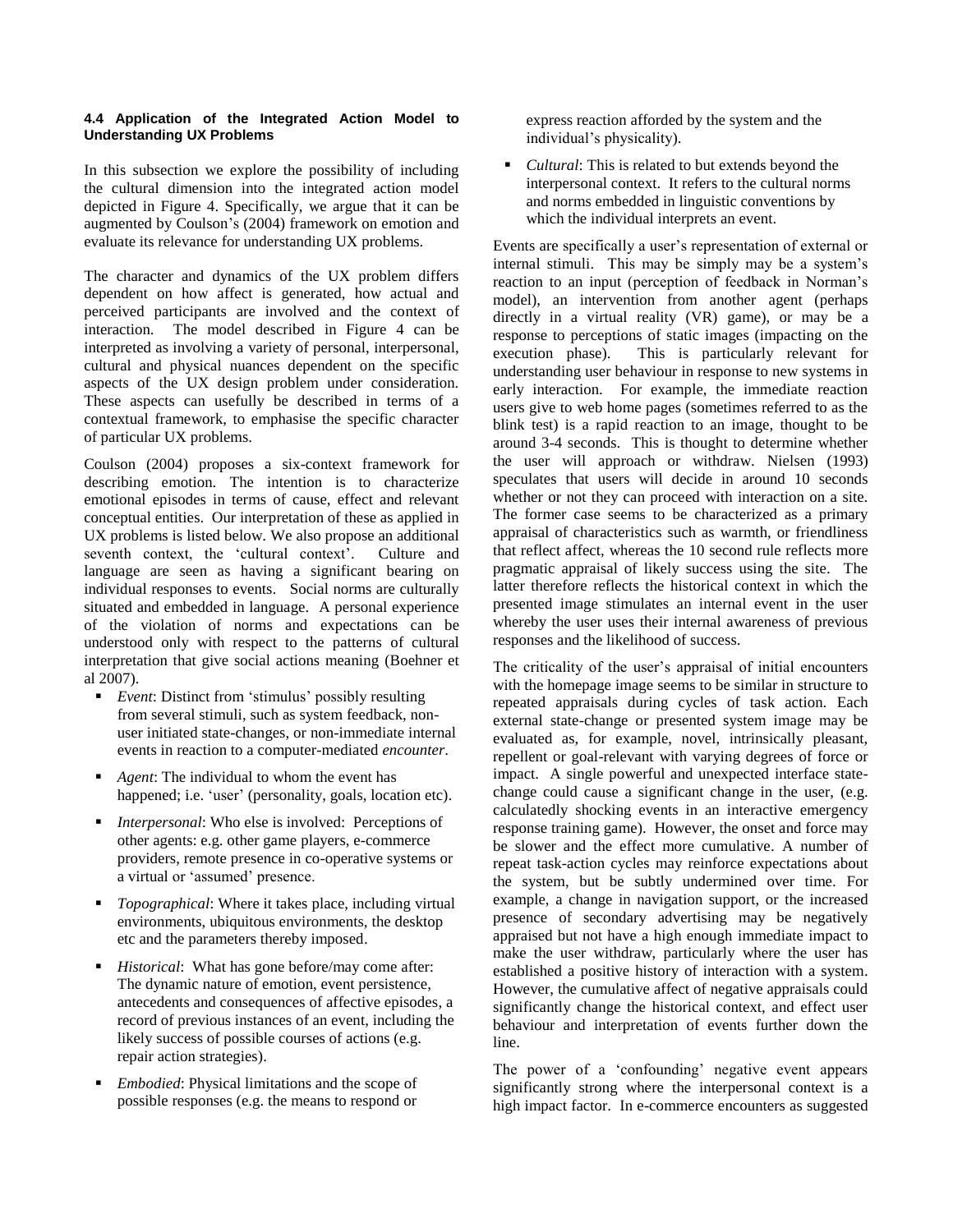in the example above, the system acquires a human-like presence for the user, in which its appearance and behaviour may be appraised in terms of the intentions of the organisation that it represents. Trust and risk are significant in business to customer systems, and appraisals within interactive sessions represent positive or potentially negative reinforcements of the trust relationship. A system behaviour that is strikingly 'out of character' may trigger a high impact event, in which the historical and interpersonal contexts are relevant. The historical context, i.e. memory of previous encounters with the brand, likelihood of success, safety, repetition of events is a staple of the 'interpersonal' relationship. An event such as the sudden deletion of data, or changes to the interactive dialogue that obscure established feedback channels, or even changes to the look and feel of the site that alter the aesthetic, potentially impact on the power and duty relationships as perceived by the user.

#### **5. CASE STUDIES**

This section reports three case studies to illustrate the potential application of the Integrated Action Model we proposed above. Empirical studies in three affect-critical contexts, namely, ameliorating older citizens' attitudes towards new technologies, establishing trust in e-commerce and educating children through games,

#### **5.1 Case Study 1: Technology Acceptance By Older Citizens**

The increasingly diverse user population implies that a vast spectrum of attitudes, dispositions and expectations are inputs to any model that seeks to explain user decisionmaking, affective reactions, and behaviour. Hence, we argue that our proposed integrated action model can help us understand the phenomena observed in this case study.

 The interpersonal, historical and cultural contexts have a crucial relevance in contemporary UX analysis. User perception of products, whether in contemplation or exploratory use, seems to be conditioned by established beliefs and attitudes that are brought to bear to appraise new technology. This bears a close structural relation to the match between task structures and real-world objects and interface particulars that characterizes usability interaction models. In 'affect-free' accounts of this process the user looks for semantic attachments between task concepts and interface particulars, to assess likely satisfaction of a goal. In an integrated account factors such as fear, trust, cultural acceptability, and power relations that affect motivation and acceptance must be accounted for. Two case examples are described that focus on the relationship between instrumental learning aspects of digital technology adoption and affective issues.

In case example one; interviews were carried out with older users who had been forced to adopt new digital TV technology due to the 'digital switchover' that took place in the UK between 2008 and 2012. This is reported in (Keith

2010). A number of interviewees contrasted their relationship with the analogue technology previously used, and the digital technology that had replaced it. Several interviewees reported attempts to get to grips with the digital equivalent of analogue 'teletext' tasks, whilst others had reported simply a refusal to engage with the digital interactive services, giving up the text services when the analogue system was shut down. Two interviewees cited a list of specific services that they routinely accessed on analogue teletext, including weather and travel updates. These services are also available on digital TV services, accessed through a menu structure. Despite the availability of these digital versions of familiar analogue services these interviewees had not adopted them and had simply stopped using those services. The tasks were in essence the same, serving the same user goals. In Norman's model this would simply be a matter of users exploring and getting to grips with re-structured tasks, to serve familiar goals. However, the influence of factors expressed in the Appraisal model seems to have a decisive influence in this example, as the changes to task-structures and system behaviour in response to inputs (e.g. less than instant feedback) cause withdrawal and avoidance behaviour.

What is interesting about the TV interaction example is that the application of digital technology to an established analogue task changes the relationship between the user and the task, and the user and the host technology. Policy makers have seen television as a useful breakthrough technology for addressing the digital divide and increasing the penetration of broadband technologies. Indeed, the argument from the UK office of the E-Envoy in 2001 was that TV was the medium used by the 'disenfranchised' population who did not have access to PCs. However, a major barrier to this is a combination of a greater technological complexity, and in tandem, a sense that the device was no longer 'their' technology, beyond a few familiar controls. This appears similar to the interpersonal dimension in the framework proposed by Coulson (2004) where the perception of power relations between the individual and an assumed community of practice had become decisive in the decision whether to pursue or avoid using digital services.

In the case example two (Springett et al., in prep) studies were carried out with senior citizens using touch-table games. In initial interviews participants expressed either diffidence or reluctance towards digital technology. Similar to the respondents in the study one there was an emergent sense that those interviewed regarded the technology as the preserve of other, younger social groups. They saw themselves as existing outside the perceived 'digital community'. Allied to this was a declared reluctance to approach technology, simply because they didn't understand the possible consequences of actions. These initial reactions bore a significant resemblance to the issues cited in the first study. There is a sense of 'unfriendly' and 'alien' technology that seems to link partly to perceived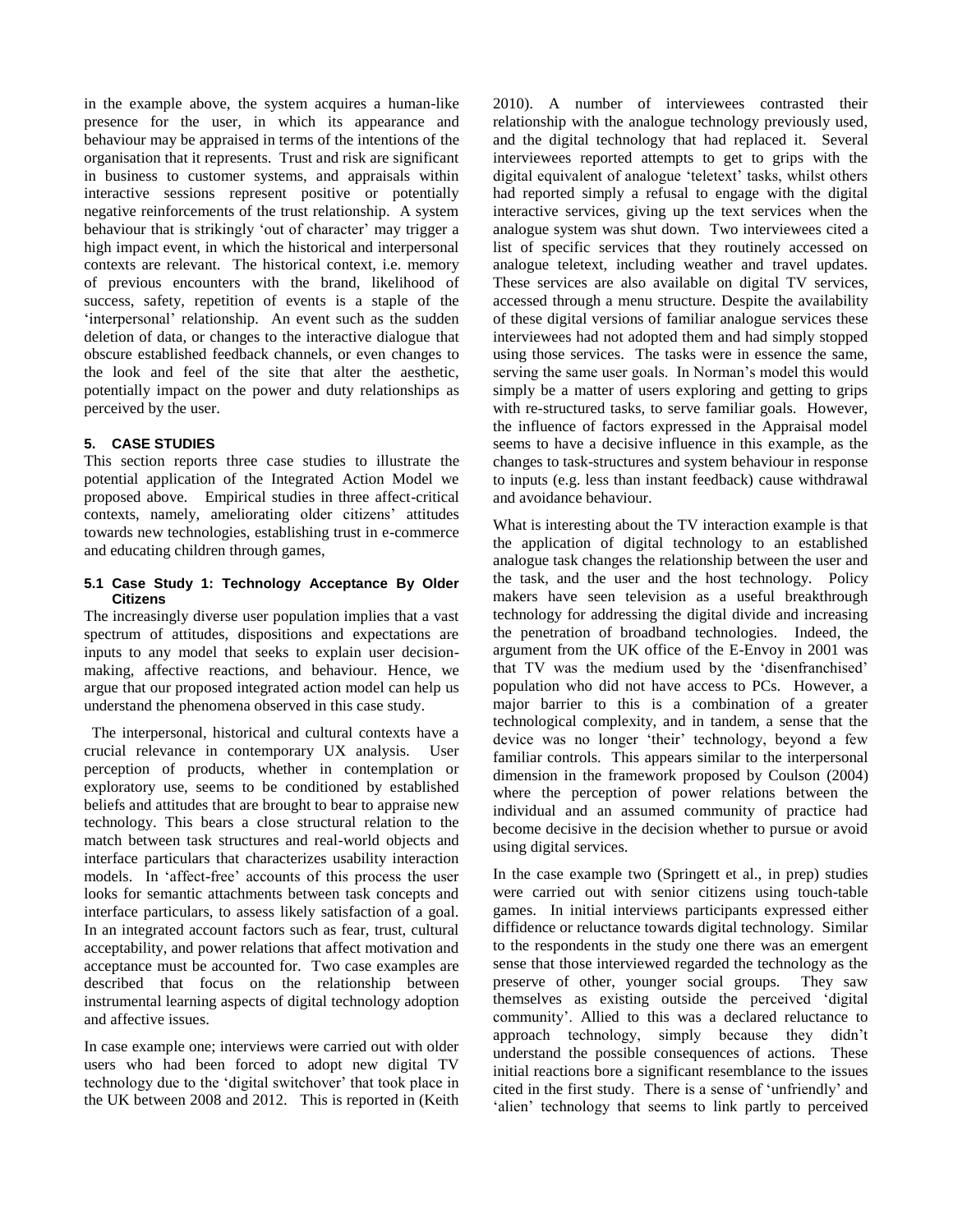incompetence, but also a negative social attitude, where the individual perceives themselves as outside the social group at whom the technology is aimed.

The same individuals interviewed in study two were then invited to their local community centre to try playing some simple digital games on a Smart Table(TM). The motivation behind the study was the belief that cognitive and affective barriers to learning could be overcome using reality-based interaction (Jacob 2008), and familiar metaphors in a gaming context. The study used 60 subjects, 20 individuals and 20 pairs. The full study data is under analysis (Springett et al in prep). The effect sought was that the users would become increasingly confident and display a willingness to explore, and increasing approach behaviour. It was found that subjects were able, through game play, to exhibit the compiled motor skills and trailand-error learning that are characteristic of exploratory learning. This was particularly true in two-player sessions were collaborative early problem-solving correlated with quicker learning performance. Key examples include experimental manipulations where the metaphor was imprecise. The use of playing card images provided a visual mapping to the users' mental models, but the principle behind the manipulation involved tapping and dragging actions was unfamiliar. Rapid progress was observed in learning and in approach behaviour. There was a rapid decrease in pauses or expressions of negativity when the first attempted action did not succeed, and an increase in experimental action.

In this example, the remarkably willing engagement in exploratory task-action goes beyond simply the ability to match features to goals and intentions and perform sequences of action. Initial positive valence from a pleasantly 'familiar' system image seem to have the effect of weakening negative attitudes, attitudes that are linked to the norm/self compatibility check (i.e. that digital technology is not 'their' technology) and coping potential,

The positive effect of a combination of natural reality-based interaction, the sociability of games, and the use of familiar analogue object metaphors appears to be important in two ways. They have a persuasive role, engendering positive attitudes and approach behaviour as well as purely instrumental aspects of learning support. This is similar to concepts from the Theory of Reasoned Action (Ajzen & Fishbein 1980), from which UX researchers have derived approaches to designing persuasive elements into technology. For example, Romero et al (2010) used persuasive 'activators' to motivate members of senior citizens communities to engage in social activities. Strategies based on this theory involve the reinforcement of positive attitudes and the weakening of negative attitudes that may influence behaviour. Interactive products can embody these principles in a non-explicit form, by simply presenting concepts in a way that facilitates the weakening of negative attitudes.

#### **5.2 Case Study 2: E-Commerce Trust Propagation**

In an analysis using Norman's original model, the reasons why negative propagations of trust are not explicitly describable. For example, a user may encounter something that does not obstruct the process of task-action, such as an advertisement, a policy statement or even a graphic image that subtracts credibility from a candidate eservice provider in the eyes of the user. A straightforward application of Norman's theory could at a stretch handle exit behaviour from the task as a mismatch between an emergent system state and the user's goals. However, this needs a richer description of the nature of user goals and in turn reaction and behaviour. The user goals in e-commerce will include safety (from fraud identity theft etc), and there will be awareness of risk in such transactions. One of the implicit goals in interaction will be to establish and maintain trust conditions sufficient to do business.

In this example, we consider the influence of the novelty, intrinsic pleasantness and norm/self compatibility checks. Several studies (Riegelsberger et al, 2005; French et al, 2006; Sillence et al 2007) suggest that display factors have a significant influence on trust-related judgements. E-Commerce encounters involve the perception of signs (interface appearance) and events that may ether positively or negatively reinforce trust in the competence of the system and the identity/integrity of the organisation it represents. Trust propagation in e-commerce is seen as a journey from initial expectations of the organisation and encounter, through the first encounter with the website and the completion of service transactions (French et al 2006). Critical phases in which the e-customer's relation is mediated through interface features and behaviour, including overt tangible trust signs, and sundry aspects of the interactive session that could potentially affect attitudes and behaviour.

The match between expectations and what is encountered (novelty check) may be pleasing revelation of positive trust re-enforcers such as trust seals or third-party associations. The 'warmth' of this re-assurance (intrinsic pleasantness) fortifies the relationship between individual and organisation. However, this could also emanate from aesthetic factors such as a pleasing colour scheme or familiar cultural references. In the negative case an event that infuriates, such as the deletion of input data, or unexpected task steps, may confound positive expectations of the organisation. This may also include the norm/self compatibility check, where the user matches the demands made by the system to their general perceptions of what is reasonable. Similarly, requests for personal information may cause a negative reaction when compared to culturallymediated perceptions of the limits to invasion of personal privacy.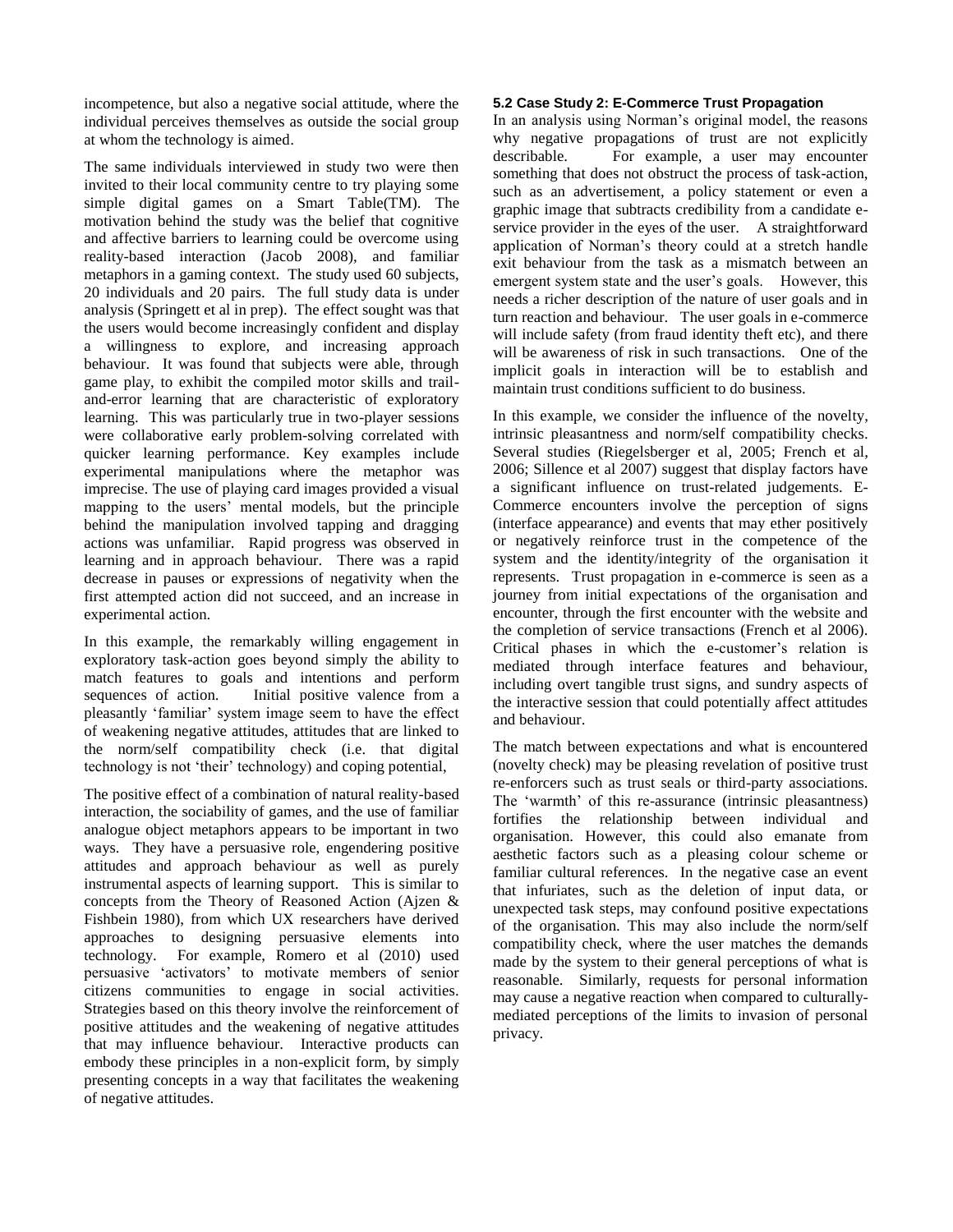#### **5.3 Case Study 3: Digital Educational Games**

Games provide fertile contexts to explore and investigate the nature of user experience, as gamers typically elicit a range of affect, emotion and feeling in gamers (Law & Springett, 2013). In this case study, we report the evaluation of a digital educational game (DEG) called 80Days, which developed in the context of an R&D project with the same name. The learning domain of the game was geography. The game story was about an alien scout called Feon (nonplayer character) which kidnaps a Boy (play character) and travelled with him around the world in a spaceship. Feon introduced to the boy the notion of terra-forming simulation: by manipulating certain intervention measures, the risk and extent of damage of flooding varies. In short, the gamers were to achieve two tasks: locating and flying to the flooding site; experimenting with the flood simulation (Figure 5).

Two types of adaptivity are implemented in the game, namely micro and macro (Kickmeier-Rust et al., 2008; Peirce, Conlan & Wade, 2008). Micro-adaptivity was to provide motivational encouragements and cognitive hints by the non-player character Feon, whereas macro-adaptivity was to adjust the story pace. Based on the gamer's current skill and motivational state assessed by in-game tasks, specific storyline and feedback would be delivered.



**Figure 5**: **Terra-forming simulation of flooding Note: The upper right long bar indicates the risk level, which can be changed as a result of putting an intervention icon (e.g. dyke) from the left panel to an appropriate place in the central pane**

Here we focus on the qualitative data from semi-structured interviews and in situ observations, and report how our integrated Action-Appraisal model (Figure 4) is instantiated by our empirical data. The analysis presented in Table 1 illustrates a pattern of emotional and cognitive behaviours commonly exhibited by several of the gamers. Specifically, they appraised and re-appraised the feedback from the environment, including the adaptive hints and encouragements delivered by non-player character Feon and the researcher (who was also an observer). The gamers manifested a range of feelings or affective responses such as disappointment, frustration, bewilderment, fun, challenge and pride. As an ongoing feedback loop, the gamers adapted their gaming behaviours, which in turn shaped their emotion experiences. Overall, the gamers continuously updated their evaluation of the gaming process and the game itself as a whole.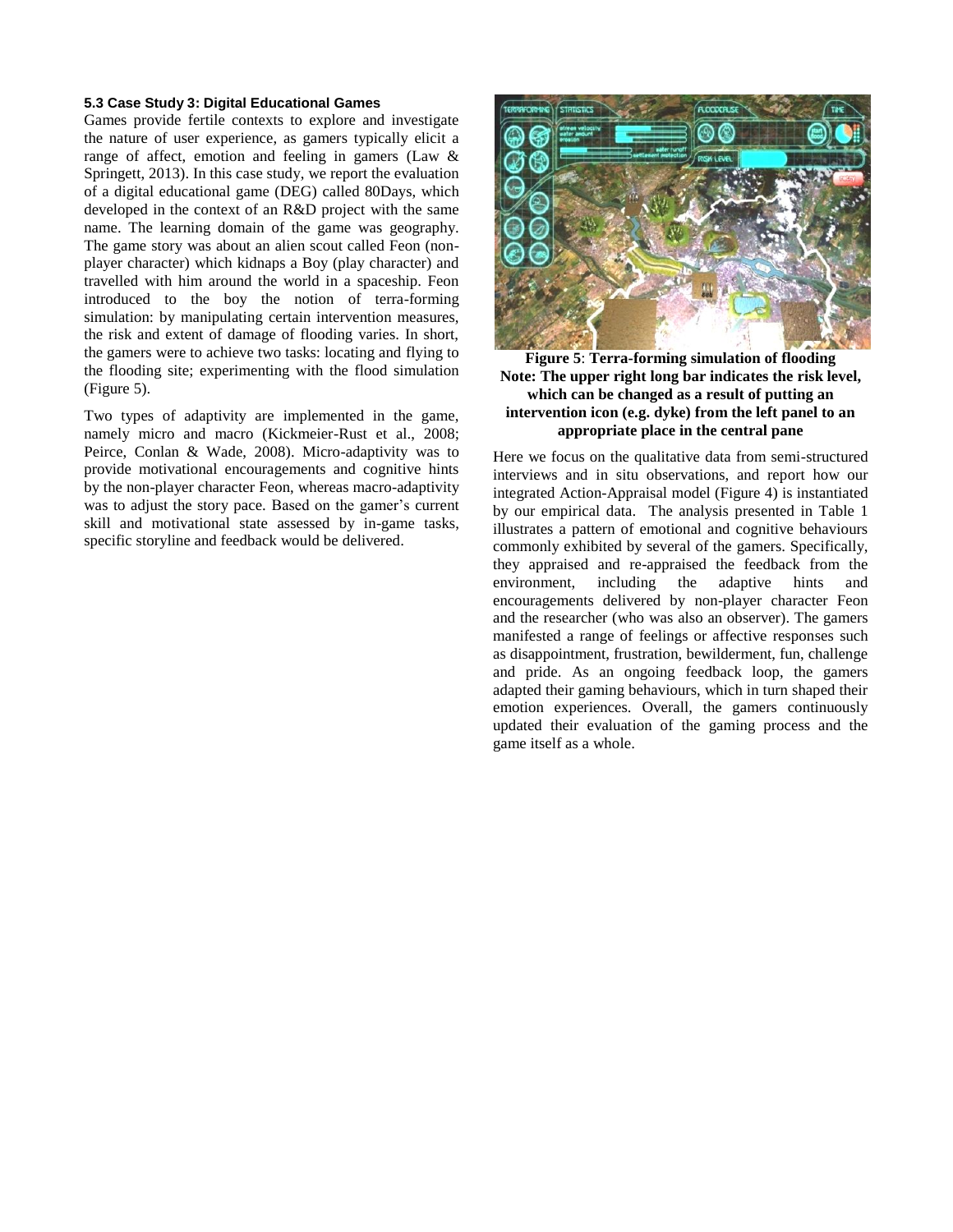| <b>Stages</b> | Description                                                          | Post-game interview/In-game observation                  |
|---------------|----------------------------------------------------------------------|----------------------------------------------------------|
| Goal          | The two main goals and success criteria were                         | "I had high expectations and was intrigued at            |
| Formation     | predefined by the game. First, reaching the                          | first. I knew I had to fly the UFO to Budapest. I        |
|               | destination with UFO was a goal explicitly specified                 | want to have fun."                                       |
|               | by the game and deriving pleasure from flying the                    |                                                          |
|               | UFO was a goal implicitly formed by the gamer in                     | The gamer leaned forward towards the screen to           |
|               | anticipation of action. Second, using the features of                | improve his view. When flying, he stared at the          |
|               | the simulation to learn about risk factors of flooding               | screen, totally absorbed.                                |
|               | was an explicit goal and deriving sense of                           |                                                          |
|               | achievement was an implicit one.                                     |                                                          |
| Intention     | The gamer intended to make sense of the simulation                   | "The simulation part was difficult. I was given a        |
| Formation     | by dragging the icons from the left hand "Terra-                     | task, but I did not get it first. No clue what I was     |
|               | forming" and dropping them onto the landscape to                     | supposed to do. Then you [the researcher]                |
|               | see the effect. He also intended to understand                       | explained to me Feon also said something."               |
|               | adaptive hint/encouragement given by the non-player                  | The gamer looked lost and sought help                    |
|               | character Feon to understand better his action.                      |                                                          |
| Scan for      | The gamer was supposed to see the effect of his                      | "Looking at those buttons, bars and geographical         |
| matching      | manipulating the icons on the change in the risk bar                 | stuff did not give me any clue. Yes, Feon did say        |
| (Appraise     | level. Otherwise, the drag-and-drop actions would                    | something, not much help I was disappointed;             |
| image)        | appear random and meaningless. Such mismatches                       | the game was not to do with the title [80days he         |
|               | between the system's features and operations                         | wanted to fly to and see many different cities]."        |
|               | undermined the gamer's motivation to play, resulting                 | The gamer signed and leaned back.                        |
|               | in some withdrawal behaviour.                                        |                                                          |
| Perceived     | The gamer was hinted by the researcher to look at the                | "It took me quite a while to understand what was         |
| feedback/     | relationship between the icons and the change of risk                | going on. After that, I could finish next round          |
| Primary       | bar. This feedback was perceived as useful; it revived               | much quicker and had some fun."                          |
| Appraisal     | the gamer's motivation to continue playing the game.                 |                                                          |
| Appraise      | With the understanding of the logic behind the                       | "Feon still talked too much. But he praised me           |
| change:       | gameplay, the gamer attempted the subsequent task                    | when I could control the risk bar. It's helpful. I       |
| Positive      | with ease. He re-appraised the feedback from Feon,                   | like it."                                                |
|               | which he had regarded as excessive earlier, as helpful               | The gamer smiled and pointed to the risk bar.            |
| Match to      | and motivating.<br>The gamer could accomplish all the three subtasks |                                                          |
|               | with the simulation and felt satisfied.                              | "I had some fun and learned something about              |
| current goals |                                                                      | geography by playing the game. It's not bad after<br>all |
| Appraise      | In the post-game test, the gamer was asked to                        | "I should have paid more attention to those pop-         |
| change:       | complete a domain-specific questionnaire to assess                   | up windows. They explained this stuff, but they          |
| Negative      | how much they had learned from the game. However,                    | were not easy to read; fuzzy text on fuzzy               |
|               | he could not respond to some of the questions that                   | background. I just closed them right away without        |
|               | were related to the game content. That reminded him                  | looking at it."                                          |
|               | of his 'withdraw' (or avoidance) behaviour with                      |                                                          |
|               | respect to reading the text inside those pop-up                      |                                                          |
|               | windows.                                                             |                                                          |

**Table 1**: **Analysis of emotional and cognitive behavioural with the integrated Action-Appraisal model**

#### **6. DISCUSSION: EMOTION OR APPRAISAL-BASED ACTION?**

The indications both from literature studies and from the application of merged models to affect-critical systems are that emotion, as a series of lexically distinct categories, is something of a redundant notion in studies of experience within interaction. What is of greater interest is the series of cognitive appraisals that are applied to phenomena and events during interaction and the consequences that this has in terms of user behaviour and summative evaluation of experience. Norman's action model was a baseline description of action which analysts and researchers could apply to assess gulfs of execution and evaluation (Figure 1) in the usage of a number of products. Likewise a model that combines the key elements of this model with accounts of appraisal provide a baseline for understanding affect in the context of goal-directed user action. Immediate factors such as positive or negative valance and approach or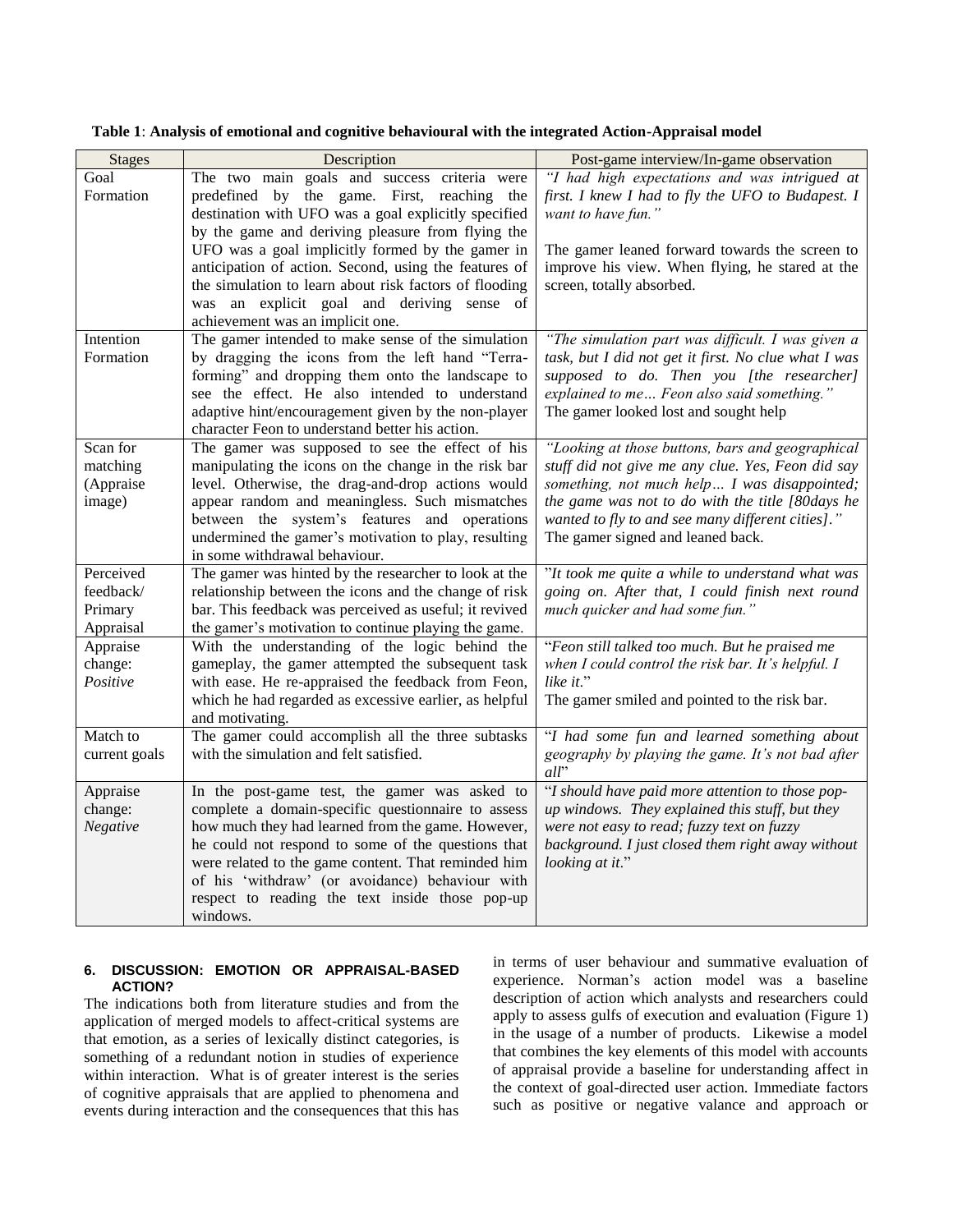withdrawal (if the stimulus has high intensity) are accounted for within the cycle of task-action. Also, accounts of learning by exploration and synthesis of examples accommodates key appraisals with less high intensity that contributes to a relatively slow affective onset.

The six contexts described in Coulson (2004) (i.e. Event, Agent, Interpersonal, Topographical, Historical and Embodied) emphasise the factors that become particularly relevant dependent on the type of design problem considered. For example, the interpersonal context explains appraisals in which the intentionality of e-commerce organisations is deconstructed and interpreted through encounters at the interface. The same context characterises the sense of self that emanates from assumed characters in game play.

A caveat should be mentioned that emotions of all sorts are not the sole determinant of our behaviours or actions. On the contrary, the age-old James-Lange theory posits that actions precede emotions (cf. the causal chain of seeing a bear, running away, and then feeling scared). Damasio (1999), a contemporary neuroscientist, has expanded the argument by including a cognitive component, namely, the role of memory in determining our behavioural response to an external stimulus. This idea is compatible with Suchman's (2007) notion that plans, as contextual resources, do not determine our situated actions. Instead, plans are adapted in the course of performing an action, based on various contextual factors and feedback.

#### **CONCLUSIONS AND FUTURE WORK**

Formative design and evaluation benefit from having runnable models that can be used, either in the form of an explicit procedure, or as a tool for thought. Theoretical tools that integrate actions of display-based cognition and appraisal can analyse both the pragmatic aspects of usability and the affective factors that influence user behaviour and judgement.

Interaction Models such as Norman's have key characteristics that apply in modern UX critical design problems. Usability remains a key element of user experience. Positive experience, experience that gives a sense of comfort and pleasure, or positively re-enforces trust, does in many (but not all) cases emanate from good usability as it has been understood in three decades of research. Often is it the full nature of the implications of good or bad usability that extensions to interaction models are useful in explaining. UX evaluation tools aim to capture concurrent, post hoc and longitudinal aspects of experience. Theoretical tools that can establish threads from that which individuals bring to interaction (e.g. personality, culture norms, and history), the nuances of the interaction context, interaction events and their consequences, can have a significant role. A holistic understanding of UX problems implies the ability to pull together and interpret data from current and retrospective instruments as well as inspection tools, requirements gathering and user profiles. The basic nature of interaction, how the repeated sequences of action are processed, provides a usefully stable foundation for an integrated theory.

The integration of Norman's theory of action with constructs from appraisal theories has the potential to produce useful and usable tools for understanding user experience factors during interaction. Questions relating to the true nature of the relationship between usability and user experience remain, but there is clearly value in understanding these factors in an integrated way. Future research can usefully be directed towards developing analysis tools that can facilitate the application of this in design and evaluation.

The current work proposes a tool-for-thought to help designers and evaluators interpret key concepts and understand the varying emphasis and nature of UX phenomena applied in different contexts. Future work will investigate its applications to more prescriptive and procedural tools that can be applied to different types of UX problem. The model lends itself to the development of coding and analysis for user observation and think-protocol evaluations. Possible extensions to walkthrough protocols and other methods where the dynamics of interaction are subject to fine-grained analysis are also a future area of enquiry.

#### **ACKNOWLEDGEMENT**

The authors are grateful to Suzette Keith for her assistance in preparation of this paper

#### **REFERENCES**

- 1. Ajzen, I., & Fishbein, M. (1980). *Understanding attitudes and predicting social behavior*. Englewood Cliffs, NJ: Prentice-Hall
- 2. Blandford, A., Green, T. R. G., Furniss, D. & Makri, S. (2008) [Evaluating system utility and conceptual fit](http://www.uclic.ucl.ac.uk/annb/docs/abtgdfsmIJHCSpreprint.pdf)  [using CASSM.](http://www.uclic.ucl.ac.uk/annb/docs/abtgdfsmIJHCSpreprint.pdf) *International Journal of Human– Computer Studies.* 66. 393-409. DOI http://dx.doi.org/10.1016/j.ijhcs.2007.11.005
- 3. Boehner, K., Depaula, R., Dourish, P., and Sengers, P. (2007). How emotion is made and measured *Int. J. Human-Computer Studies, 65*, 275–291.
- 4. Cannon, W. B. (1927). "The James-Lange Theory of Emotions: A Critical Examination and an Alternative Theory". *The American Journal of Psychology, 39*, 106– 124.
- 5. Coulson, M. (2004). An 'Everything But' Framework for Modelling Emotion. In *Proc, AAAI Spring Symposium on "Architectures for Emotion*"
- 6. Csikszentmihalyi, Mihaly (1990). *Flow: The Psychology of Optimal Experience*. New York: Harper and Row. [ISBN 0-06-092043-2](http://en.wikipedia.org/wiki/Special:BookSources/0060920432)